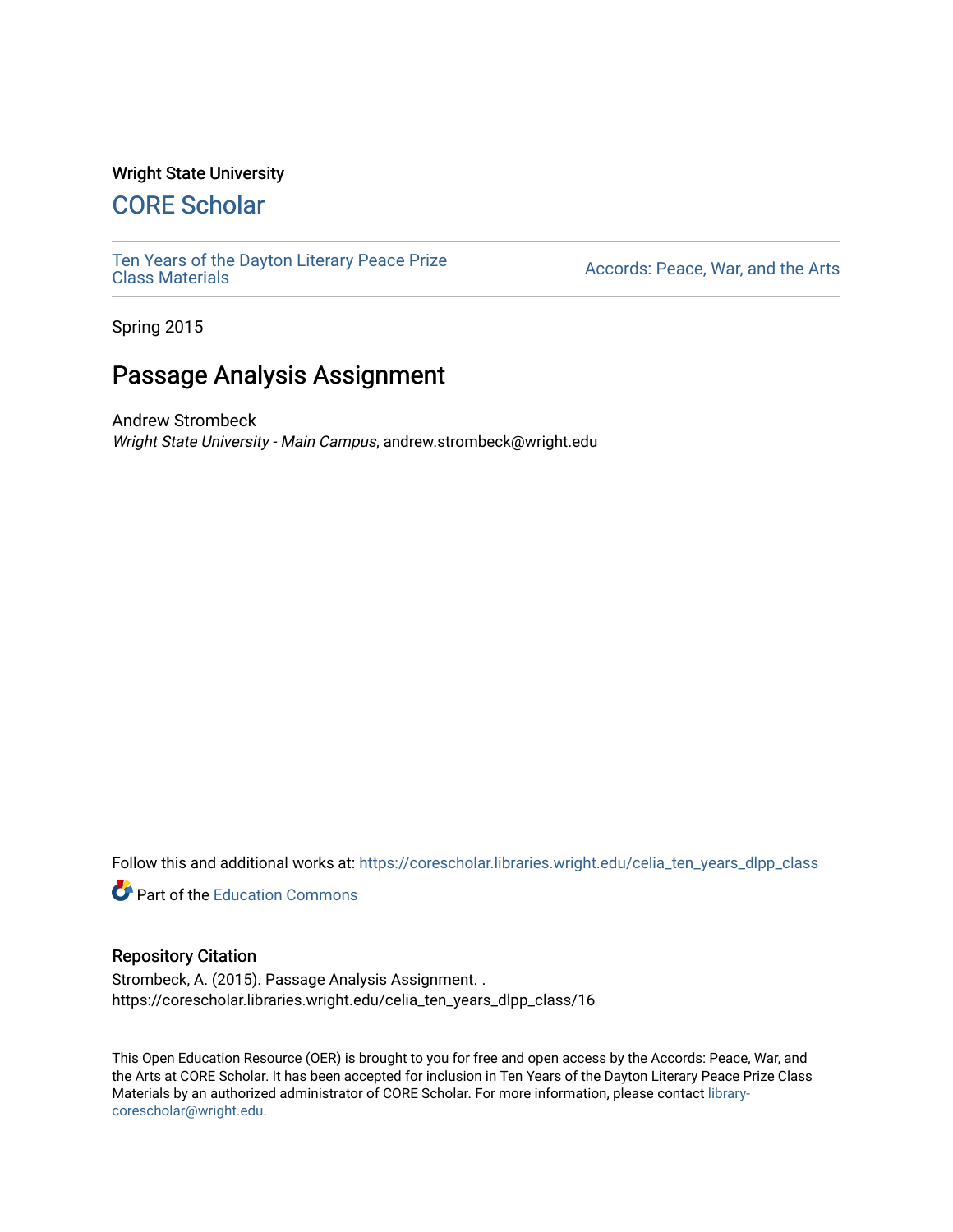### **Passage analyses/Length: 250-400 words**

Throughout the semester, you will complete five passage analyses.

For these papers, you will do the following:

- 1. Choose a passage (2-4 sentences, 5-6 lines of poetry) that seems particularly rich, interesting, thorny, or meaningful.
- 2. Introduce the passage along the following lines: Early in Richard Bausch's *Peace*, in the midst of a back story about Joyner's youth in Michigan, the narrator pauses to observe Marson's feelings about Joyner's storytelling abilities:
- 3. Provide a careful, detailed, close-reading of the passage, in which you tell us about the author's word choices, how this passage relates to the work's themes, how this passage works in terms of the work's formal choices, a pattern of imagery continued here, and so on. Please do not summarize the plot.

You do not need to include a Works Cited for this assignment, but please do put your name on the assignment. An example of what I'm looking for follows on the second page.

### **Grading**

I will evaluate this paper on the following criteria.

- The thoroughness and thoughtfulness of your close-reading—how you attend to the passage and explain the passage to your readers, as well as the originality of your thought.
- The clarity and organization of your ideas—how sentences build one or two strong ideas, as opposed to listing ideas.
- The grammatical correctness, liveliness, and smoothness of your sentences.

For the first assignment, I will give you full comments on your writing. All later assignments will be graded with a rubric. In calculating your grade, the first category, thoroughness and thoughtfulness, counts twice, while the second two categories count once each.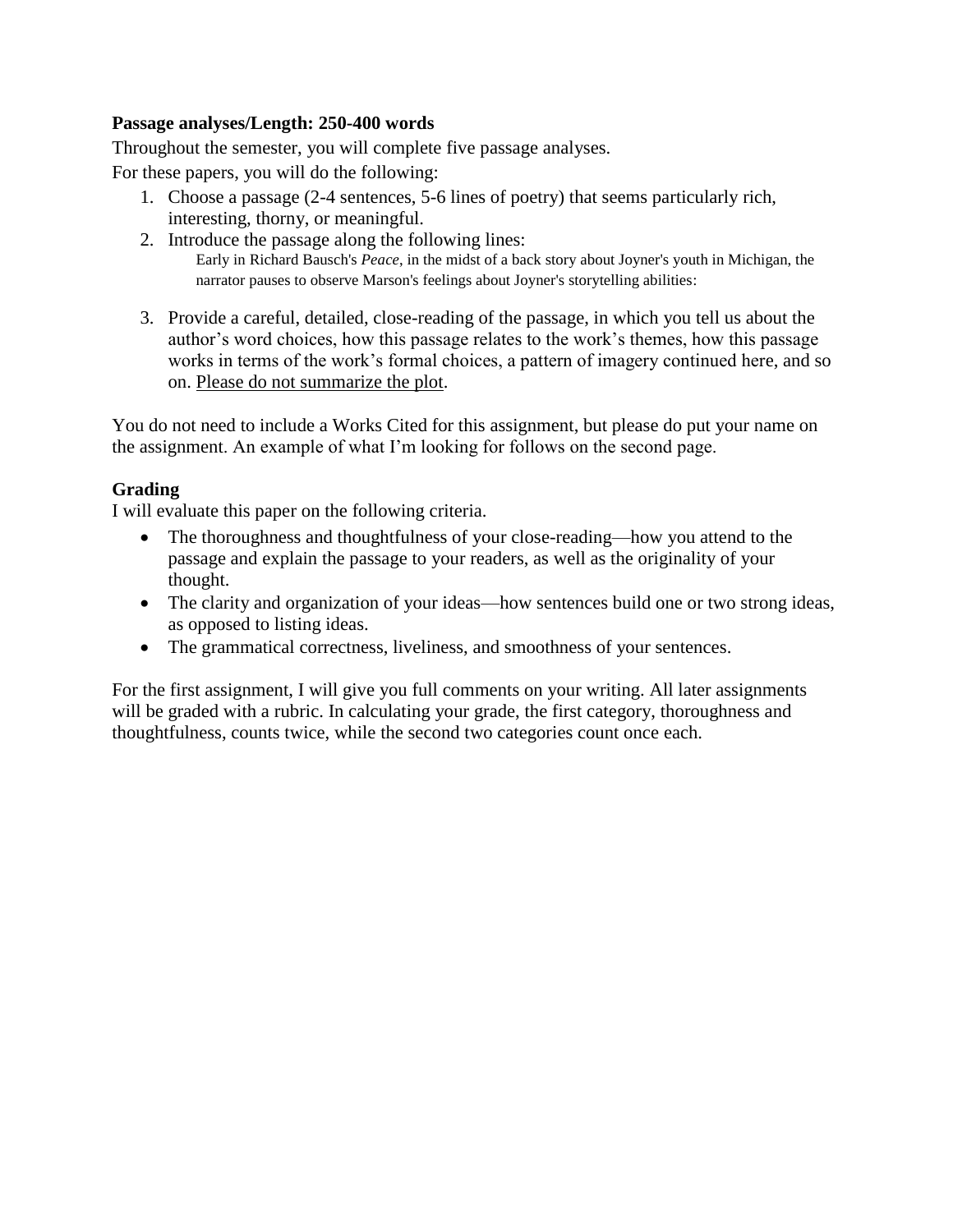The letter grade assigned goes according to the following scale. In cases where performance falls between grades, I will use decimals, such as 8.5

| 9 or above<br>7 or above<br>A                                     | C  |
|-------------------------------------------------------------------|----|
| 6 or above<br>8 or above<br>B                                     | D  |
| The thoroughness and thoughtfulness of your close-reading. $(x2)$ | 8  |
| The thoroughness and thoughtfulness of your close-reading. $(x2)$ | 8  |
| The clarity and organization of your ideas. $(x1)$                | 8  |
| The grammatical correctness, liveliness, and smoothness of your   | 8  |
| sentences. $(x1)$                                                 |    |
| Total                                                             | 28 |
| Divided by 4 (rounded to nearest decimal)                         | 8  |
| Letter grade                                                      | B  |

## **Posting Your Assignment:**

- 1) Log on to [the class blog] using your account.
- 2) Post passage with your name included.

## **Prompt for Short Analysis One: Bausch's** *Peace* **and Storytelling**

*For your first passage analysis only, please respond to the prompt below.*

For your first short assignment, please choose a passage (2-3 sentences) from *Peace*. Explain how you think this passage theorizes storytelling in relation to war and/or violence. Please point to specific details from the passage, and explain to us what "theory" the passage expresses about storytelling. What key terms would you use (terms not from the passage itself) to express this theory? (Such as "process," "scrutinize," "evaluate," "remember," "transmit," and so on.) Better papers (high Bs and As) will do more than simply rehash analysis covered in class, extending and reworking this analysis or showing how this analysis connects to other moments in the book.